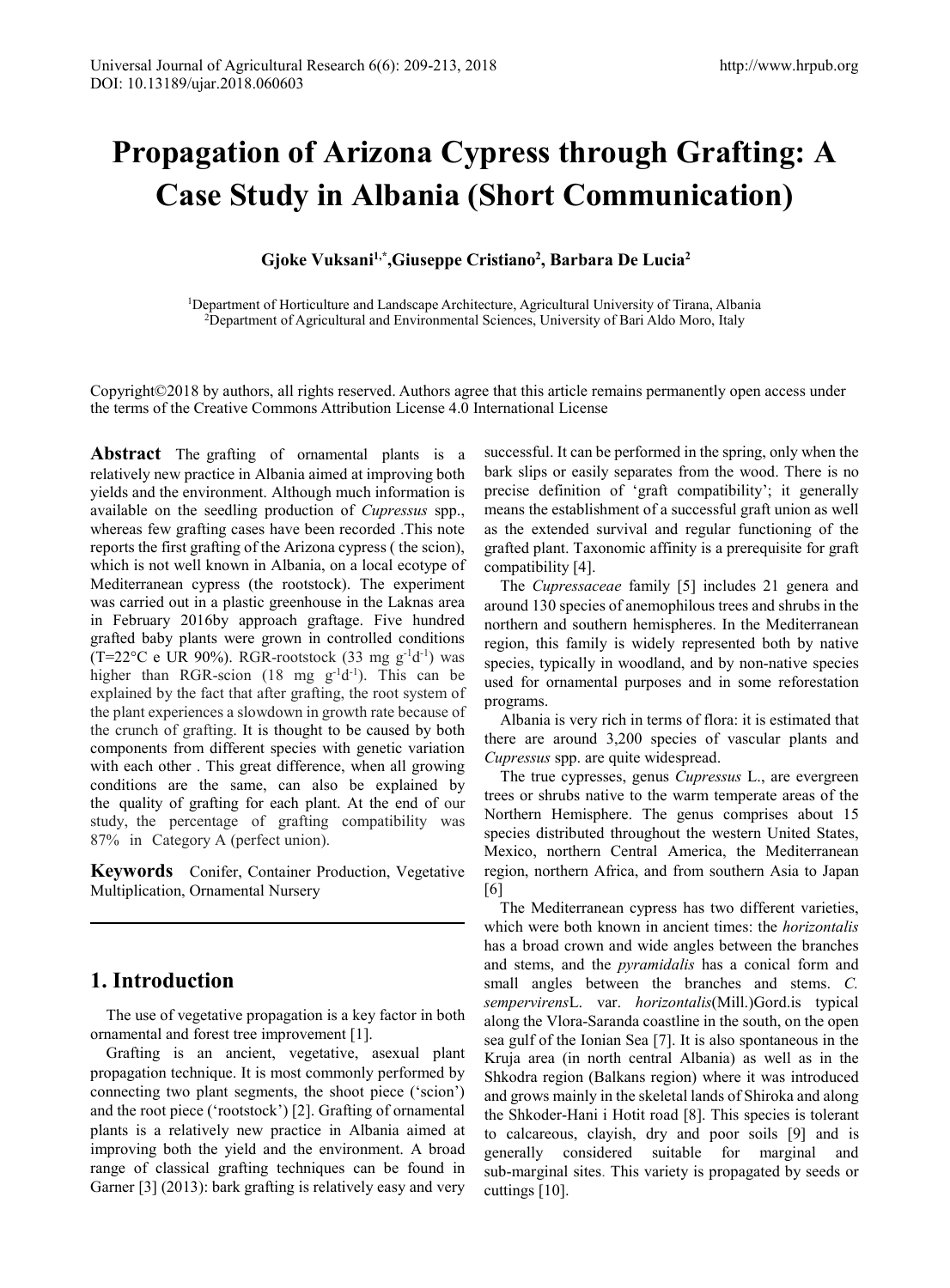Arizona cypress (*C. arizonica* Green), referred to as *C. glabra* by some botanists, has shown promising characteristics for afforestation in both arid and semi-arid areas [11, 12]. It is a medium-sized evergreen tree with a conic to ovoid-conic crown [13] growing in the mountains of Arizona to Mexico between the altitudes of 1300-2500m asl and tolerates temperatures from -15°C to 40°C. It was introduced into Europe in the early 1900s, where it is used as an ornamental plant and as a forest species. This species.The aromatic foliage, pyramidal shape, attractive blue-green or gray-green foliage with a pleasant characteristic smell and excellent drought tolerance [14] make it a good evergreen landscaping candidate for areas in European hardiness zones from 7 to 9.

In Albania, the Arizona cypress was introduced in the last few years as an ornamental tree in public and private urban green spaces and is much in demand. The seed usually germinates within  $1 - 2$  months at  $20^{\circ}$ C; and cutting propagation is possible: withApril-May being the best time to take cuttings. The rooting of stem cuttings of 'Carolina Sapphire' is possible at all growth stages; however softwood cuttings seem to be more difficult to root. Difficulties encountered when rooting softwood cuttings suggest that propagators should root cuttings during the semi-hardwood or hardwood stages. Cuttings or a side-veneer graft can be used to propagate this species [15].

There is considerable information available regarding the seedling production of *Cupressus* spp. [16], but little information on grafting.

The main advantages of the cypress genus graft are: mass production of selected genotypes; suitable for ornamental and wind-break plantings; good compatibility between grafted clone and rootstock from seeds; no significant effect of the rootstock on the growth rate, shape, foliage colour, resistance of scions. Menerve and Istas [17] (1975) highlighted the satisfactory graft compatibility of *Cupressusarizonica* var. *glabra* 'Conica' on *Pinusorientalis*, and poor survival for *C. arizonica* var. *glabra* 'Conica' on *Thujaoccidentalis* and *T. plicata*.

This note reports the first grafting of the Arizona cypress, which is little known in Albania, onto an Albanian ecotype of the Mediterranean cypress (*C. sempervirens* L. var. *horizontalis* (Mill.) Gord.).

## **2. Propagating Cypress by Grafting:Procedure**

The experiment was carried out in an ornamental nursery, in a plastic greenhouse in the area of Laknas (41° 22' 36" N, 19° 44' 14" E, Tirana, Albania).

*2.1 Rootstock preparation*: is made from one year old Mediterranean cypress seedlings produced by seeds harvested from natural plants of Kruja region (AL)*.*Cypress were grown in pots filled with a mixture of peat and perlite (3:1).). The thickness of the rootstock was slightly thicker than 1 cm. The length of the bark cut was 1.5 - 2.5 cm (Fig.1A).

*2.2 Scion preparation*: is made by taking the grown tops with a length of 10-15 cm from young *C. arizonica* plants were individually transplanted in 30 cm diameter containers filled with a handmade mix of Thumanestorfe (Albania) base and perlite (Fig.1B).





B



**Figure 1.** Part A: Potted Mediterranean cypressseedling; Part B: Potted Arizona cypress

*2.3 Grafting method*: is successfully carried out by approach graftage. The grafting was carried out on 15 February 2016 at Laknas near the city of Tirana (Al). In order to obtain a better contact between the rootstock and the graft, the grafted point was tied down to raffia of the tropical palm bark: *Sagustaedinera*. Five hundred grafted baby plants were grown in controlled conditions (T=22°C e UR 90%).

*2.4 Growth measurements*: has been performed to evaluate the progress of grafting of Arizona Cypress over Mediterranean Cypress. The growth measurements on grafted plants were carried out in the laboratory of the Horticulture and Landscape Architecture Department of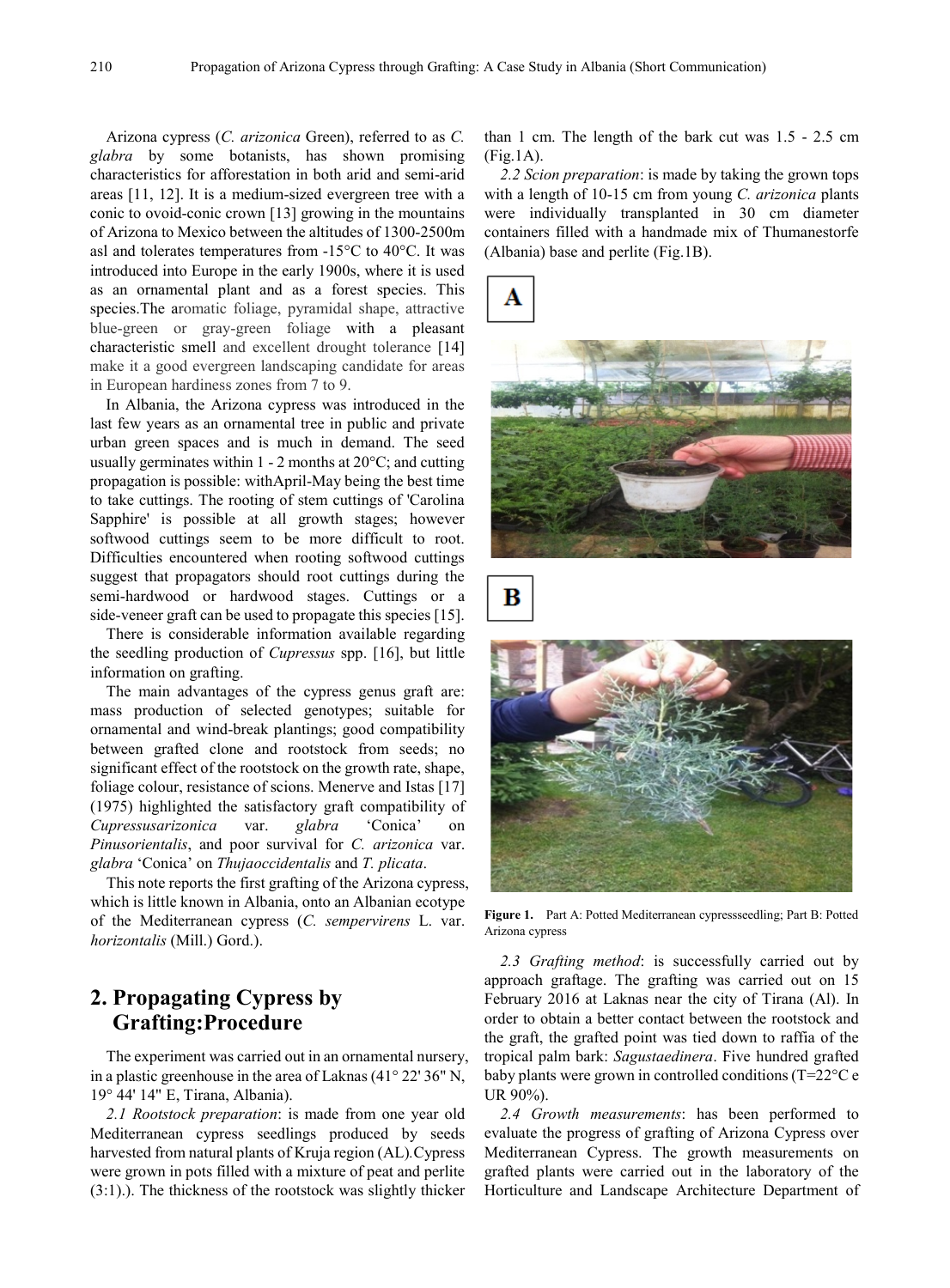University of Tirana on May 15 (DAG 90), July 15 (DAG 150) and September 15 (DAG 210), respectively. The following bio-morphological parameters were measured on the scion: plant height (cm), leaves (n), above ground fresh and dry weight (g): shoots were air-dried and then placed in an oven at T=70 °C. Ten plants were sampled. Both ground fresh and dry weight (g) of the rootstock were measured.

Calculation of growth index RGR: RGR was calculated using dry weight data, according to Hunt [18] (1978). Relative rate of growth (RGR), which reflects the ability of the plant to produce new dry matter in a specific period of time, was calculated as follows:

 $RGR = d_W/W * 1/dt$ ; in mg g<sup>-1</sup> day<sup>-1</sup>

 $W =$  dry weight of sample dt= d2 - d1 is the interval of time between samples of measure.

The Relative Growth Rates (RGR;  $g g^{-1}$  day<sup>-1</sup>) as a change in biomass per unit, of initial biomass per unit time  $((lnDMPlant2-lnDMPlant1)/(t2-t1))$ , were calculated for the growth period DAG 210 (post Grafting ), [19] RGR were exposed separately for the whole plant (RGR-Plant), scion (RGRScion) and root system (RGR rootstock).[20] At the end of the experiment (DAG 210), the percentage of the grafting compatibility was calculated.

#### **3. Results**

From measurements of bio-morphological parameters on the scion, performed in three consecutive measurements, from May 15 (DAG 90), July 15 (DAG 150) and September 15 (DAG 210), respectively, appears fairly clearly (Figure 2), that regarding the scion, the height trend was increased from 29.4 cm (DAG 90) to 39.4 (DAG 210), with an increase of 34%. The same trend was observed for the number of leaves (Figure 3): the values were between 15 (DAG 90) and 29 (DAG 210) with an increase of 97%. The above values for the height of grafted plants as well as the density of its crown (number of leaves )are very satisfactory, which indicates that the crops will have a good merchandise value.



**Figure 2.** Scion canopy height (Arizona cypress) trend after 90, 150 and 210 DAG in grafted plant.

Regarding the fresh weight (Figure 4) , different trends

between scion and rootstock were recorded . In fact, while with the scion, the greatest increase occurred in the period between DAG 90 and DAG 150 (70% of the total increase), with the rootstock, 80% of the total increase occurred in the period between DAG 150 and DAG 210.



**Figure 3.** Scion leaves (Arizona cypress) trend after 90, 150 and 210 DAG in grafted plant.



**Figure 4.** Comparison of the fresh weight trend in both scion (Arizona cypress) and rootstock (Mediterranean cypress) after 90, 150 and 210 DAG in grafted plant.

The relative growth rates (RGR; mg  $g^{-1}d^{-1}$ ), as a change in biomass per unit, of initial biomass per unit time, was calculated for the growth period, DAG 210 (post Grafting). As it is clearly seen in the graphs below (Figure 5.0), the RGR-rootstock (33 mg  $g^{-1}d^{-1}$ ) was higher than RGR- scion  $(18 \text{ mg } g^{-1}d^{-1})$ . This fact can be explained, that after grafting the relative growth rates of Rootstock (RGR-rst ), it was grown far more than RGR- scion. It is thought to be caused by both components from different species with genetic variation with each other. This major change in relative growth rates at rootstock compared to scion, is not welcome because it has resulted in the production of grafted plants with differences in their vegetative development. This slowdown, in the relative growth rates of RGR-sc, which is observed in the scion, should be followed even after this time (DAG 201), so as not to induce disproportionate development of the grafted plant and result in graft failure. This will be a goal of our ongoing research work.

But, relative growth rate of whole dry weight of plant (RGR-Plant), is the central parameter in plant growth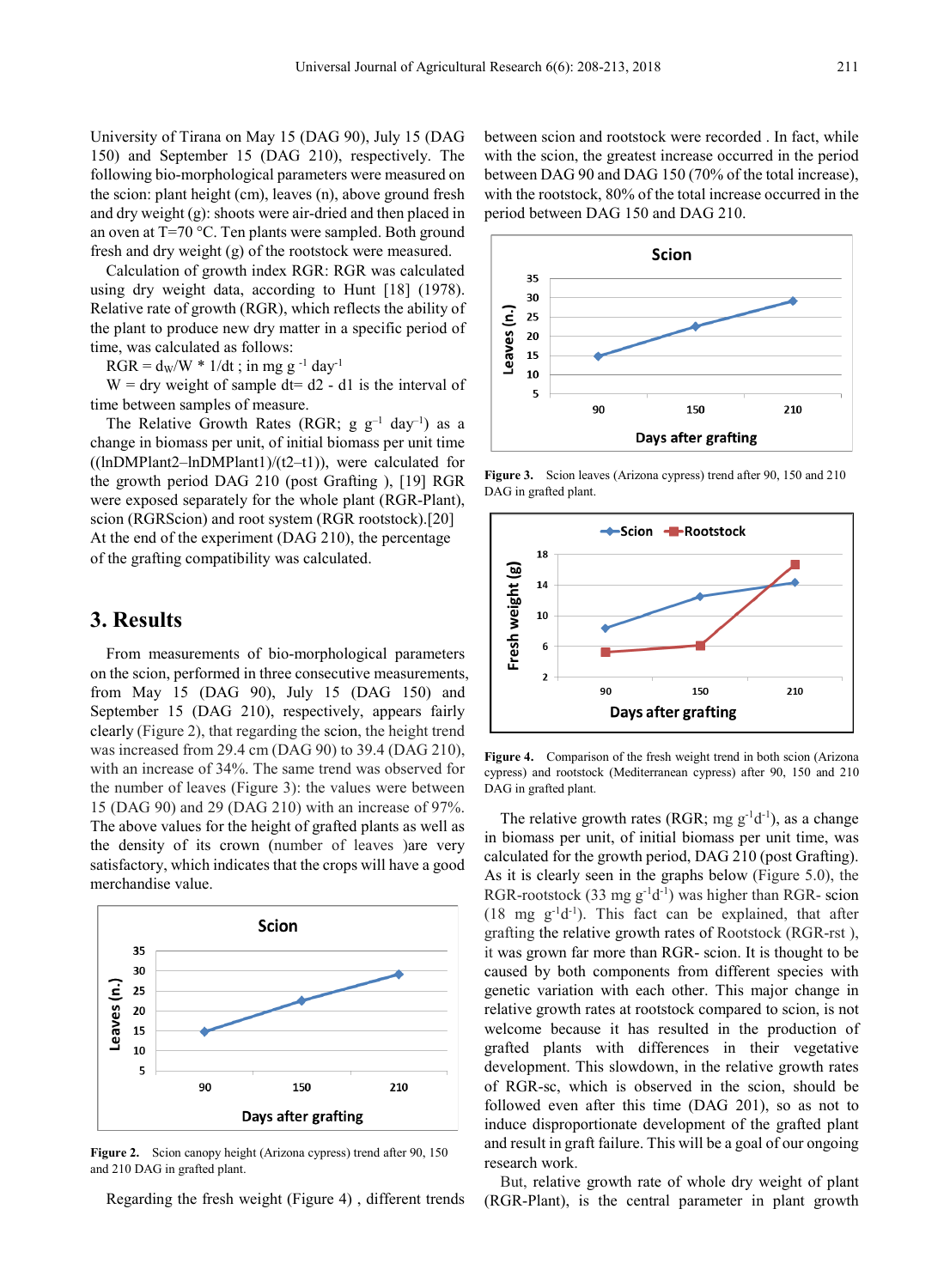analysis [19]. From our data, we can see that RGR-Plant is 25 mg g-1 d-1 smaller than that RGR-rootstock, and larger than RGR-twig since both components affect this parameter.



**Figure 5.1.** Relative growth rates of whole dry weight of plant (RGR-Plant) based on dry weight in scion and rootstock.

RGR-plant is an important parameter in plant growth analysis. For this reason, it was calculated the rational growth rate of RGR-Plant, for each of the 10 plants, that were measured the bio-morphological parameters in progress. The data obtained shows that there is a large variation in growth rates (RGR-plant) of each plant from 56 mg g<sup>-1</sup>d<sup>-1</sup> to 13 mg g<sup>-1</sup>d<sup>-1</sup>

This great difference, when all growing conditions are the same, can be explained by the quality of grafting for each plant. Different plants with different thicknesses of rootstock and scion, and for more that everything is performed by the human hand, grafting is not identical to each plant.

Therefore, we strongly recommend that specialists who do grafting, should have a lot of experience and also we recommend that the scion and rootstock should have similar consistency, to match satisfactorily.



**Figure 5.2.** Relative growth rates (RGR, mg g-1 d-1) based on the dry weight of whole plant, RGR-plant per 10 plants that were measured .

At the end of our experiment (Figures 6-7), the percentage grafting compatibility was 87% in Category A (perfect union), 3% in Category B (good union),1.4% in Category C (union with discontinuities in the bark), 2.6% in Category D (union with vascular discontinuities), and 6% in Category E (breakage of the the graft union was observed in the nursery)



**Figure 6.** Compatibility of the graft union between Arizona cypress and Mediterranean cypress rootstock



**Figure 7.** Grafted plants of Arizona cypress 210 DAG after grafting

#### **4. Conclusions**

In order to meet future challenges in relation to the growing demand for superior ornamental planting material, it is important to develop suitable methods for the rapid propagation of selected clones. The propagation with approach graftage of the scion of *C. arizonica* on the *C. sempervirens* rootstock was successful for the production of quality plants in Albania. Results showed that 435 strong plants were available to be planted in the permanent place with an 87% successfully grafted.

We strongly recommend that specialists who do grafting, should have a lot of experience and also that the scion and rootstock should have similar consistency, to match